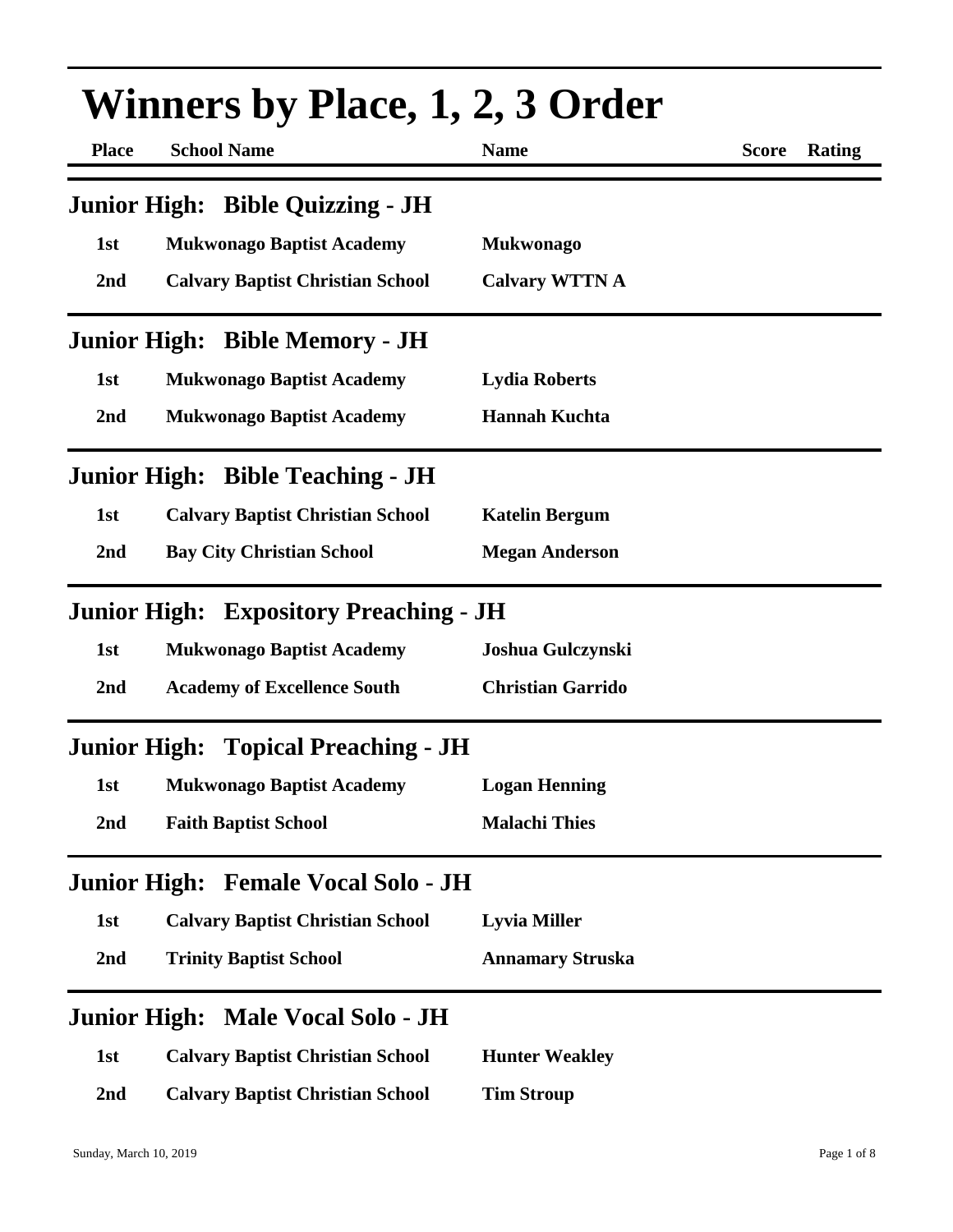| <b>Winners by Place, 1, 2, 3 Order</b> |                                                   |                                  |              |        |
|----------------------------------------|---------------------------------------------------|----------------------------------|--------------|--------|
| <b>Place</b>                           | <b>School Name</b>                                | <b>Name</b>                      | <b>Score</b> | Rating |
|                                        | Junior High: Instrumental Brass Solo - JH         |                                  |              |        |
| 1st                                    | <b>Bay City Christian School</b>                  | <b>Welsey Phillips</b>           |              |        |
| 2nd                                    | <b>Tomah Baptist Academy</b>                      | Amanda Weigen                    |              |        |
| <b>Junior High:</b>                    | <b>Instrumental Woodwind Solo - JH</b>            |                                  |              |        |
| 1st                                    | <b>Calvary Baptist Christian School</b>           | <b>Hunter Weakley</b>            |              |        |
| 2nd                                    | <b>Calvary Baptist Christian School</b>           | <b>Sarah Davidson</b>            |              |        |
|                                        | <b>Junior High: Instrumental String Solo - JH</b> |                                  |              |        |
| 1st                                    | <b>Calvary Baptist Christian School</b>           | <b>Lyvia Miller</b>              |              |        |
| 2 <sub>nd</sub>                        | <b>Union Grove Christian School</b>               | <b>Willem Riley</b>              |              |        |
|                                        | Junior High: Sacred Piano Solo - JH               |                                  |              |        |
| 1st                                    | <b>Liberty Christian School</b>                   | <b>Seth Anderson</b>             |              |        |
| 2nd                                    | <b>Bay City Christian School</b>                  | <b>Brynn Hager</b>               |              |        |
|                                        | Junior High: Classical Piano Solo - JH            |                                  |              |        |
| 1st                                    | <b>Mukwonago Baptist Academy</b>                  | Joshua Gulczynski                |              |        |
| 2nd                                    | <b>Calvary Baptist Christian School</b>           | <b>Tayla Cederburg</b>           |              |        |
| <b>Junior High:</b>                    | <b>Small Vocal Ensemble - JH</b>                  |                                  |              |        |
| 1st                                    | <b>Calvary Baptist Christian School</b>           | <b>CBCS - Boys</b>               |              |        |
| 2nd                                    | <b>Badger State Baptist School</b>                | <b>Badger - Blanton/Gonzalez</b> |              |        |
|                                        | Junior High: Large Vocal Ensemble - JH            |                                  |              |        |
| 1st                                    | <b>Calvary Baptist Christian School</b>           | <b>CBCS Girls</b>                |              |        |
| 2 <sub>nd</sub>                        | <b>Badger State Baptist School</b>                | <b>Badger</b>                    |              |        |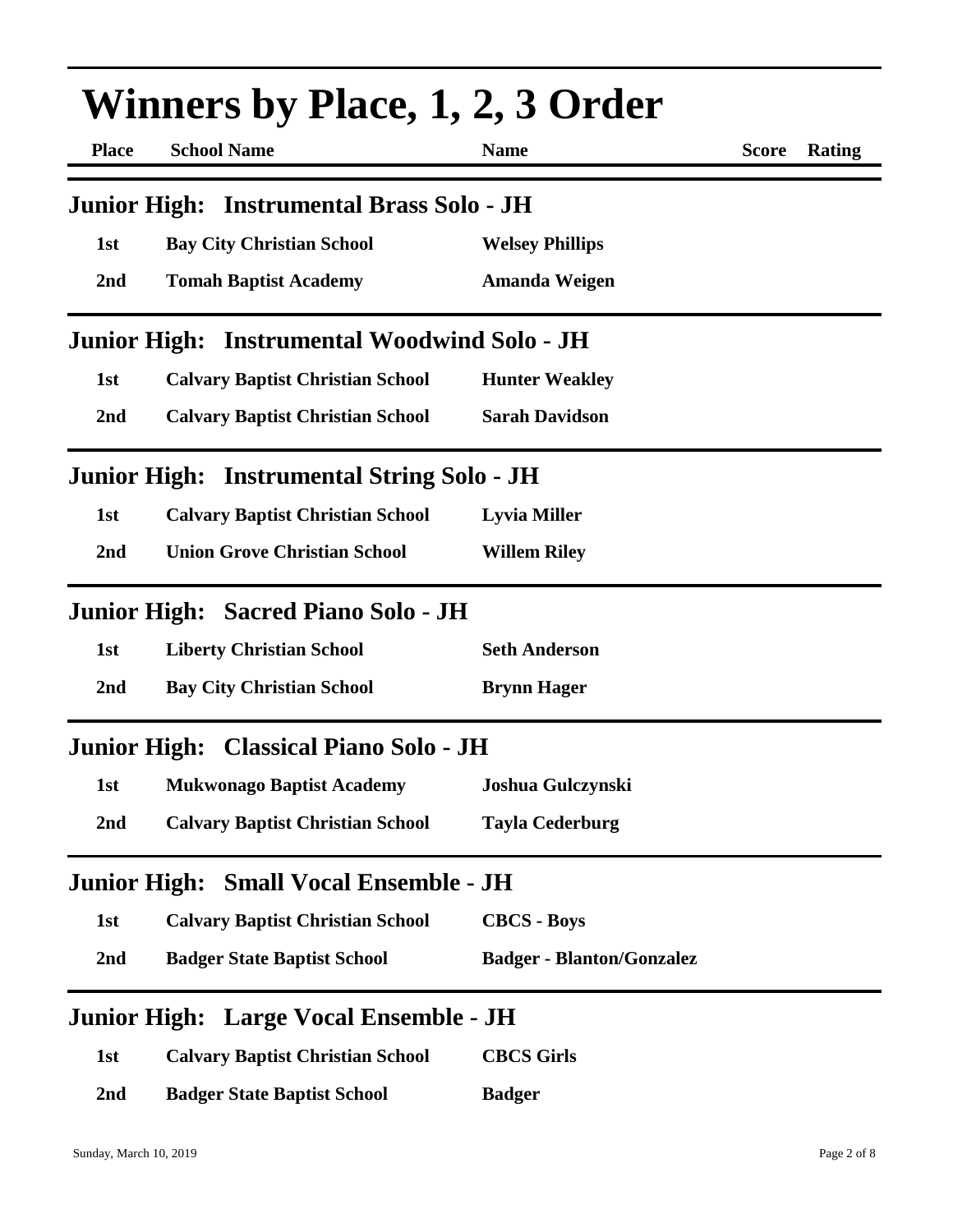| <b>Winners by Place, 1, 2, 3 Order</b> |                                               |                              |              |               |
|----------------------------------------|-----------------------------------------------|------------------------------|--------------|---------------|
| <b>Place</b>                           | <b>School Name</b>                            | <b>Name</b>                  | <b>Score</b> | <b>Rating</b> |
|                                        | Junior High: Choir - JH                       |                              |              |               |
| 1st                                    | <b>Calvary Baptist Christian School</b>       | <b>CBCS</b>                  |              |               |
| 2nd                                    | <b>Bay City Christian School</b>              | <b>BCCS</b>                  |              |               |
|                                        | Junior High: Small Instr. Ensemble - JH       |                              |              |               |
| 1st                                    | <b>Calvary Baptist Christian School</b>       | <b>CBCS Weakley/Schmid</b>   |              |               |
| 2nd                                    | <b>Calvary Baptist Christian School</b>       | <b>CBCS Cederberg/Harper</b> |              |               |
|                                        | Junior High: Large Instr. Ensemble - JH       |                              |              |               |
| 1st                                    | <b>Calvary Baptist Christian School</b>       | <b>CBCS</b>                  |              |               |
|                                        | Junior High: Orchestra/Band - JH              |                              |              |               |
| 1st                                    | <b>Calvary Baptist Christian School</b>       | <b>CBCS</b>                  |              |               |
|                                        | Junior High: Handbell/chime Ensemble - JH     |                              |              |               |
| 1st                                    | <b>Bay City Christian School</b>              | <b>BCCS</b> Quartet          |              |               |
| <b>Junior High:</b>                    | Handbell/Handchime Choir - JH                 |                              |              |               |
| 1st                                    | <b>Faith Christian School</b>                 | <b>Faith Christian</b>       |              |               |
| 2 <sub>nd</sub>                        | <b>Bay City Christian School</b>              | <b>BCCS</b>                  |              |               |
|                                        | Junior High: Sacred/Classical Piano Duet - JH |                              |              |               |
| 1st                                    | <b>Bay City Christian School</b>              | <b>BCCS-Hager/Phillips</b>   |              |               |
| 2nd                                    | <b>Mukwonago Baptist Academy</b>              | <b>MUK Roberts/Kuchta</b>    |              |               |
|                                        | Junior High: Dramatic Interpretation - JH     |                              |              |               |

| <b>Ethan Burns</b> |
|--------------------|
|                    |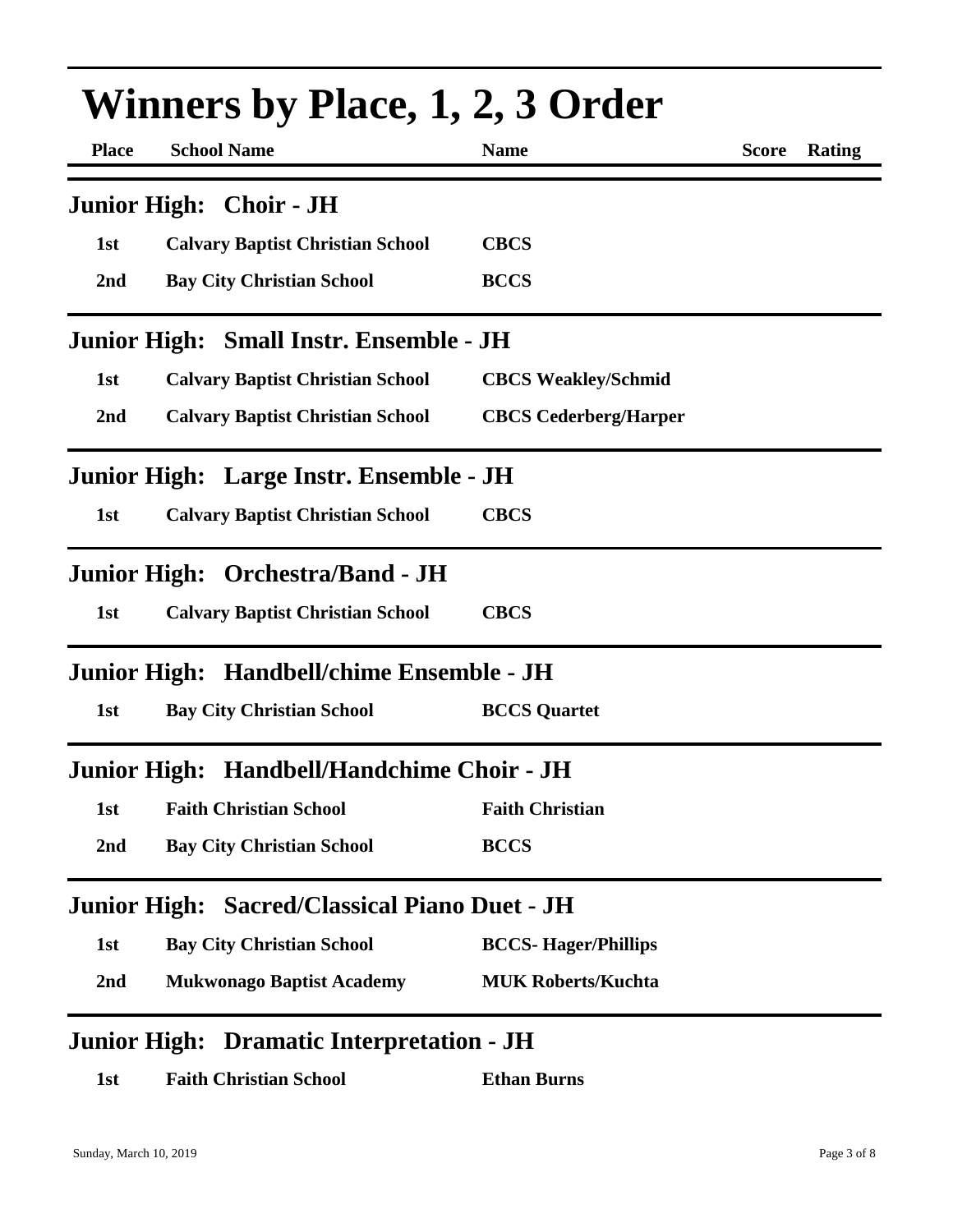| <b>Winners by Place, 1, 2, 3 Order</b> |                                                        |                             |              |        |
|----------------------------------------|--------------------------------------------------------|-----------------------------|--------------|--------|
| <b>Place</b>                           | <b>School Name</b>                                     | <b>Name</b>                 | <b>Score</b> | Rating |
|                                        | <b>Junior High: Oral Interpretation of Poetry - JH</b> |                             |              |        |
| 1st                                    | <b>Calvary Baptist Christian School</b>                | <b>Mary Ann Lazzell</b>     |              |        |
| 2nd                                    | <b>Mukwonago Baptist Academy</b>                       | <b>Logan Henning</b>        |              |        |
|                                        | Junior High: Religious Reading - JH                    |                             |              |        |
| 1st                                    | <b>Mukwonago Baptist Academy</b>                       | <b>Lydia Roberts</b>        |              |        |
| 2nd                                    | <b>Bay City Christian School</b>                       | <b>Tessa Hinze</b>          |              |        |
|                                        | <b>Junior High: Declamation - JH</b>                   |                             |              |        |
| 1st                                    | <b>Mukwonago Baptist Academy</b>                       | Joshua Gulczynski           |              |        |
|                                        | Junior High: Humorous Interpretation - JH              |                             |              |        |
| 1st                                    | <b>Calvary Baptist Christian School</b>                | <b>Eric Davis</b>           |              |        |
| 2nd                                    | <b>Faith Christian School</b>                          | <b>Evelyn Monahan</b>       |              |        |
|                                        | <b>Junior High: Duet Acting - JH</b>                   |                             |              |        |
| 1st                                    | <b>Calvary Baptist Christian School</b>                | <b>CBCS - Brock/Price</b>   |              |        |
| 2nd                                    | <b>Union Grove Christian School</b>                    | <b>UGCS Love/Prodzinski</b> |              |        |
|                                        | <b>Junior High: Calligraphy - JH</b>                   |                             |              |        |
| 1st                                    | <b>Academy of Excellence South</b>                     | <b>Azarel Santiago</b>      |              |        |
| 2nd                                    | <b>Academy of Excellence North</b>                     | <b>Braylyn Lee</b>          |              |        |
|                                        | Junior High: Monochromatic Drawing - JH                |                             |              |        |
| 1st                                    | <b>Calvary Baptist Christian School</b>                | <b>Sarah Davidson</b>       |              |        |
| 2 <sub>nd</sub>                        | <b>Utica Christian School</b>                          | <b>Kaitlyn Borchardt</b>    |              |        |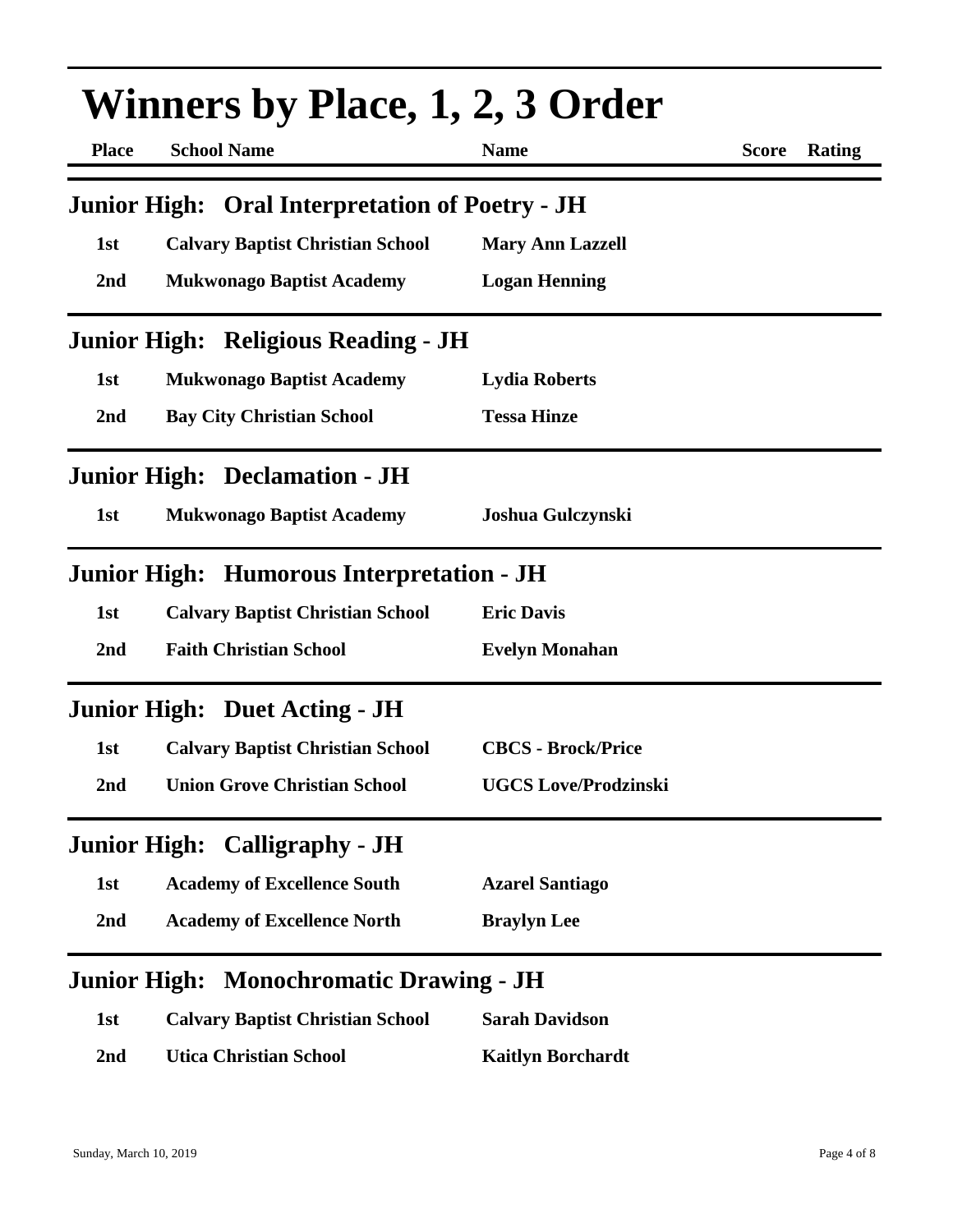| <b>Winners by Place, 1, 2, 3 Order</b> |                                                |                        |              |        |
|----------------------------------------|------------------------------------------------|------------------------|--------------|--------|
| <b>Place</b>                           | <b>School Name</b>                             | <b>Name</b>            | <b>Score</b> | Rating |
|                                        | <b>Junior High: Polychromatic Drawing - JH</b> |                        |              |        |
| 1st                                    | <b>Trinity Baptist School</b>                  | <b>Anya Schueller</b>  |              |        |
| 2nd                                    | <b>Academy of Excellence North</b>             | Paw Ter                |              |        |
|                                        | <b>Junior High: Watercolor - JH</b>            |                        |              |        |
| 1st                                    | <b>Academy of Excellence South</b>             | <b>Sahelys Soto</b>    |              |        |
| 2nd                                    | <b>Academy of Excellence North</b>             | <b>April Paw</b>       |              |        |
|                                        | <b>Junior High: Oil Painting - JH</b>          |                        |              |        |
| 1st                                    | <b>Academy of Excellence North</b>             | <b>Layse Paw</b>       |              |        |
| 2nd                                    | <b>Academy of Excellence South</b>             | <b>Kaliyah McClain</b> |              |        |
|                                        | <b>Junior High: Acrylic Painting - JH</b>      |                        |              |        |
| 1st                                    | <b>Bay City Christian School</b>               | <b>Zoe Thornton</b>    |              |        |
| 2nd                                    | <b>Trinity Baptist School</b>                  | <b>Caleb Veldman</b>   |              |        |
|                                        | <b>Junior High: Sculpture - JH</b>             |                        |              |        |
| <b>1st</b>                             | <b>Utica Christian School</b>                  | <b>Lydia Fink</b>      |              |        |
|                                        | <b>Junior High: Textiles - JH</b>              |                        |              |        |
| 1st                                    | <b>Calvary Baptist Christian School</b>        | <b>Sarah Davidson</b>  |              |        |
| 2nd                                    | <b>Faith Christian School</b>                  | <b>Evelyn Monahan</b>  |              |        |
|                                        | <b>Junior High: Crafts - JH</b>                |                        |              |        |
| 1st                                    | <b>Academy of Excellence South</b>             | <b>Azarel Santiago</b> |              |        |
| 2nd                                    | <b>Academy of Excellence North</b>             | <b>Eh Khu</b>          |              |        |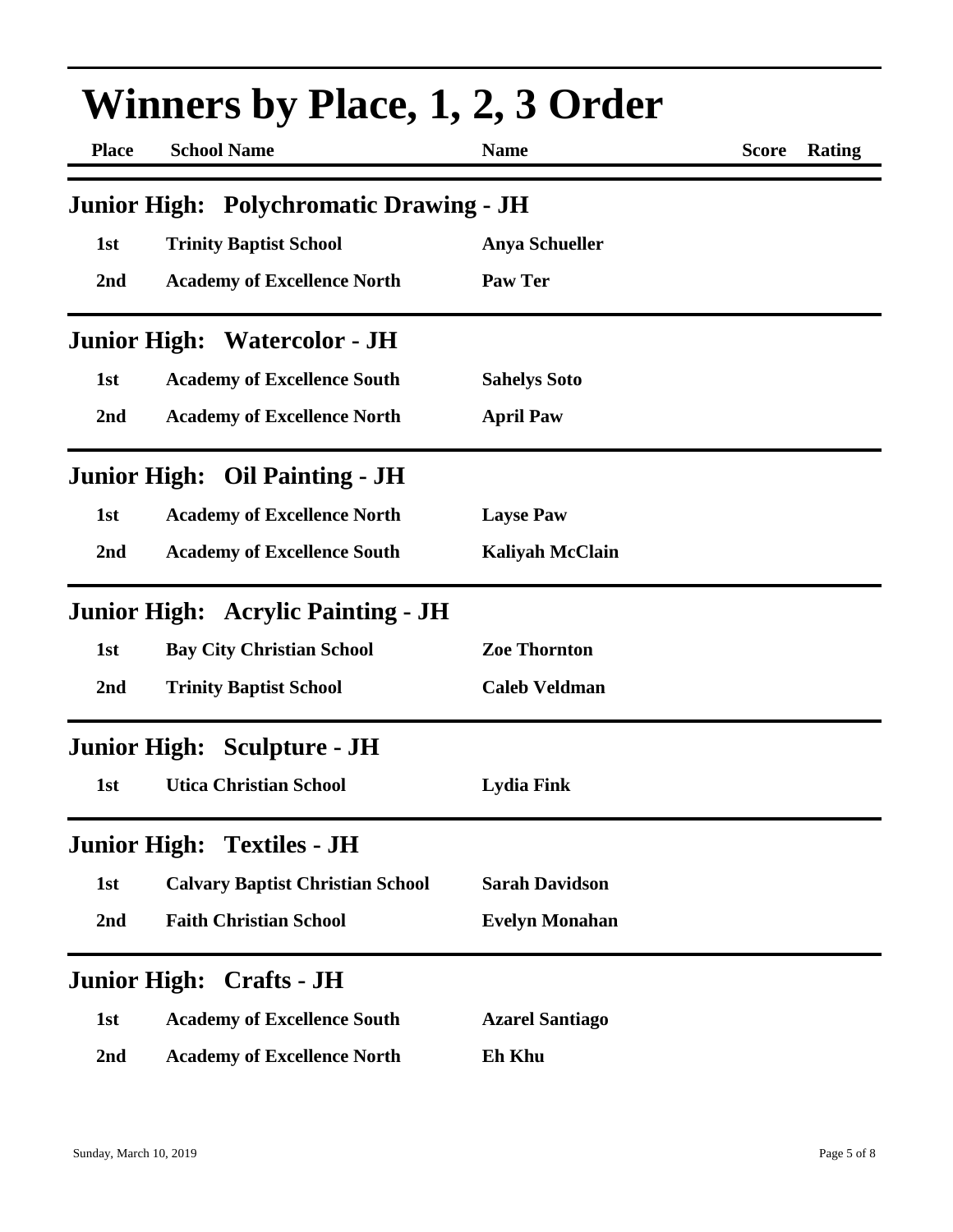| <b>Winners by Place, 1, 2, 3 Order</b> |                                                    |                         |              |               |
|----------------------------------------|----------------------------------------------------|-------------------------|--------------|---------------|
| <b>Place</b>                           | <b>School Name</b>                                 | <b>Name</b>             | <b>Score</b> | <b>Rating</b> |
|                                        | <b>Junior High: Printmaking - JH</b>               |                         |              |               |
| 1st                                    | <b>Academy of Excellence North</b>                 | <b>Paw Thar</b>         |              |               |
| 2nd                                    | <b>Academy of Excellence North</b>                 | <b>Knyaw Htoo</b>       |              |               |
|                                        | <b>Junior High: Woodworking - JH</b>               |                         |              |               |
| 1st                                    | <b>Tomah Baptist Academy</b>                       | <b>Jason Ingraham</b>   |              |               |
| 2nd                                    | <b>Union Grove Christian School</b>                | Lucas Niemyjski         |              |               |
|                                        | Junior High: Mixed Media - JH                      |                         |              |               |
| 1st                                    | <b>Academy of Excellence North</b>                 | Nay Rah                 |              |               |
| 2nd                                    | <b>Academy of Excellence South</b>                 | <b>Aollianna Brown</b>  |              |               |
|                                        | Junior High: Still Life Photography - JH           |                         |              |               |
| 1st                                    | <b>Union Grove Christian School</b>                | <b>Isaac Love</b>       |              |               |
| 2nd                                    | <b>Bay City Christian School</b>                   | <b>Megan Anderson</b>   |              |               |
|                                        | Junior High: Landscapes/Arch Photo - JH            |                         |              |               |
| 1st                                    | <b>Calvary Baptist Christian School</b>            | <b>Noah Chowanec</b>    |              |               |
| 2nd                                    | <b>Faith Christian School</b>                      | <b>Tirzah Gusick</b>    |              |               |
| <b>Junior High:</b>                    | <b>People/Animal Photography - JH</b>              |                         |              |               |
| 1st                                    | <b>Calvary Baptist School</b>                      | <b>Samanatha Nichol</b> |              |               |
| 2nd                                    | <b>Faith Baptist School</b>                        | <b>Naomi Netwal</b>     |              |               |
|                                        | <b>Junior High: Old Testament Survey Test - JH</b> |                         |              |               |
| 1st                                    | <b>Academy of Excellence South</b>                 | christian garrido       |              |               |
| 2nd                                    | <b>Badger State Baptist School</b>                 | <b>Raymond Lister</b>   |              |               |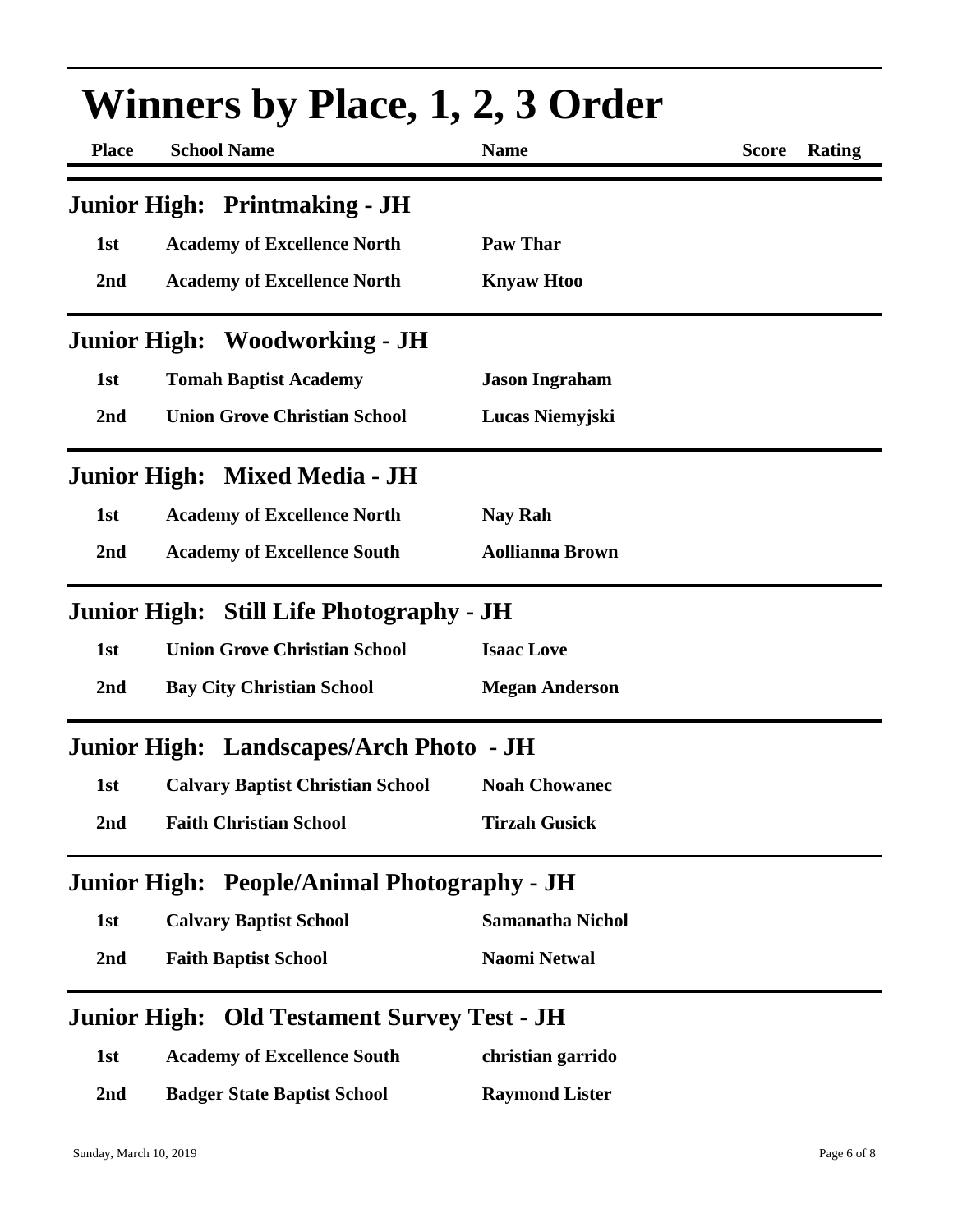| <b>Winners by Place, 1, 2, 3 Order</b> |                                                    |                          |              |               |
|----------------------------------------|----------------------------------------------------|--------------------------|--------------|---------------|
| <b>Place</b>                           | <b>School Name</b>                                 | <b>Name</b>              | <b>Score</b> | <b>Rating</b> |
|                                        | <b>Junior High: New Testament Survey Test - JH</b> |                          |              |               |
| 1st                                    | <b>Mukwonago Baptist Academy</b>                   | <b>Lydia Roberts</b>     |              |               |
| 2nd                                    | <b>Calvary Baptist School</b>                      | <b>Michael Does</b>      |              |               |
|                                        | Junior High: English - JH                          |                          |              |               |
| 1st                                    | <b>Mukwonago Baptist Academy</b>                   | <b>Lydia Roberts</b>     |              |               |
| 2nd                                    | <b>Calvary Baptist School</b>                      | <b>Karissa Turnquist</b> |              |               |
|                                        | <b>Junior High: Mathematics 7 - General - JH</b>   |                          |              |               |
| 1st                                    | <b>Calvary Baptist Christian School</b>            | <b>Michael Price</b>     |              |               |
| 1st                                    | <b>Trinity Baptist School</b>                      | <b>Caleb Veldman</b>     |              |               |
|                                        | Junior High: Mathematics 8 PreAlgebra - JH         |                          |              |               |
| 1st                                    | <b>Calvary Baptist Christian School</b>            | <b>Sarah Davidson</b>    |              |               |
| 2nd                                    | <b>Bay City Christian School</b>                   | <b>Sydney Hawkins</b>    |              |               |
|                                        | <b>Junior High: Science - JH</b>                   |                          |              |               |
| 1st                                    | <b>Calvary Baptist Christian School</b>            | <b>Abigail Dotzler</b>   |              |               |
| 2nd                                    | <b>Faith Christian School</b>                      | <b>Ethan Burns</b>       |              |               |
|                                        | Junior High: History/Geography - JH                |                          |              |               |
| 1st                                    | <b>Mukwonago Baptist Academy</b>                   | Joshua Gulczynski        |              |               |
| 2 <sub>nd</sub>                        | <b>Faith Baptist School</b>                        | malachi thies            |              |               |
| <b>Junior High:</b>                    | Spelling 7/8 - JH                                  |                          |              |               |
| 1st                                    | <b>Waukesha Christian Academy</b>                  | <b>Jonah Keesler</b>     |              |               |
| 2 <sub>nd</sub>                        | <b>Calvary Baptist Christian School</b>            | <b>Michael Price</b>     |              |               |